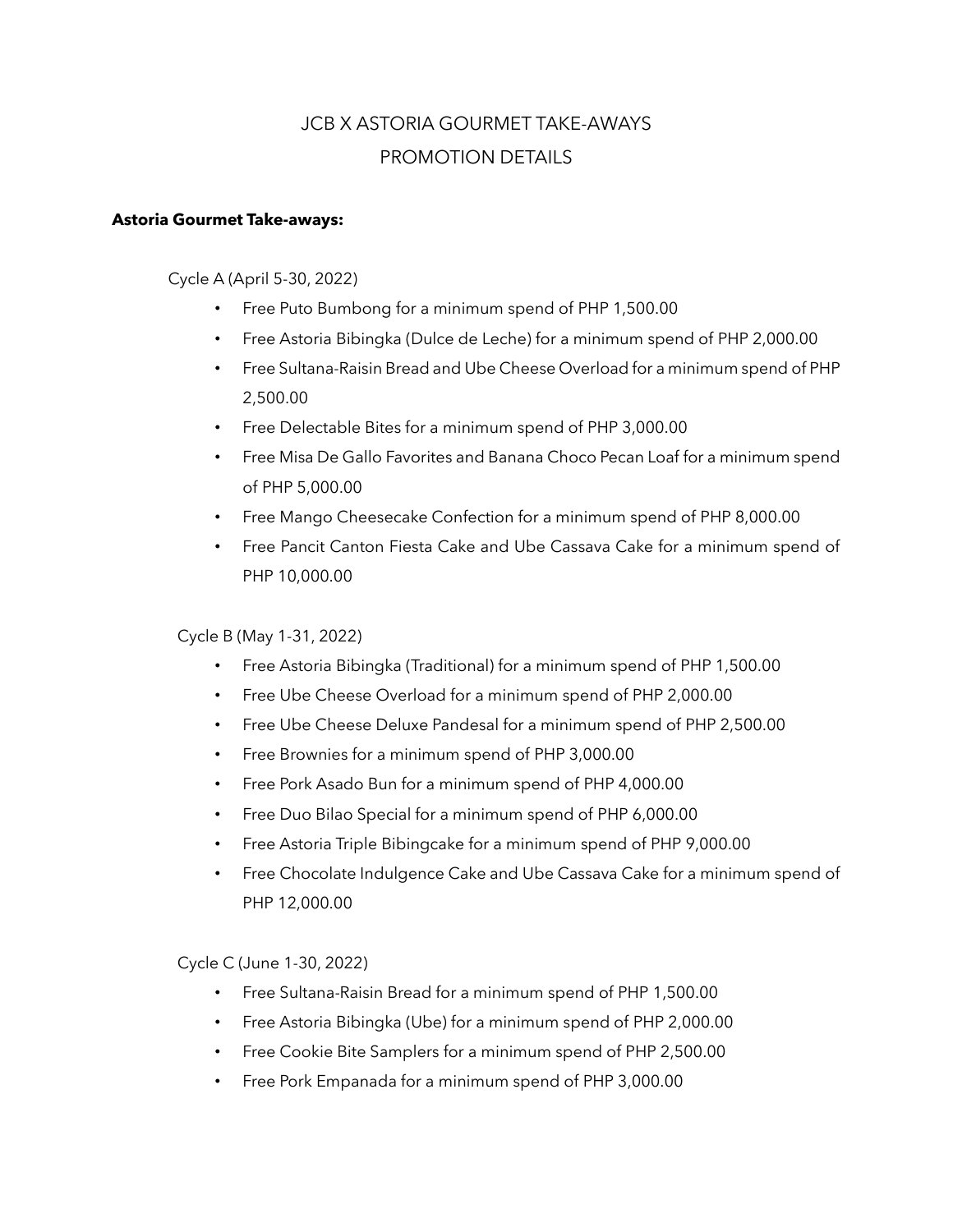- Free Ube Cassava Cake for a minimum spend of PHP 4,000.00
- Free Coffee Mocha Torte for a minimum spend of PHP 6,000.00
- Free Puto Bumbong and Chocolate Indulgence Cake for a minimum spend of PHP 9,000.00
- Free Trio Bilao Special and Brownies for a minimum spend of PHP 12,000.00

## Cycle D (July 1-31, 2022)

- Free Apple Chips for a minimum spend of PHP 1,500.00
- Free Ube Cheese Deluxe Pandesal for a minimum spend of PHP 2,000.00
- Free Puto Bumbong and Ube Cheese Overload for a minimum spend of PHP 2,500.00
- Free Pork Empanada for a minimum spend of PHP 3,000.00
- Free Cassava Cake for a minimum spend of PHP 4,000.00
- Free Japanese Cheesecake for a minimum spend of PHP 6,000.00
- Free Sultana-Raisin Bread and Chocolate Indulgence Cake for a minimum spend of PHP 9,000.00
- Free Quadro Bilao A for a minimum spend of PHP 12,000.00

## Cycle E (August 1-31, 2022)

- Free Puto Bumbong for a minimum spend of PHP 1,500.00
- Free Ube Cheese Deluxe Pandesal for a minimum spend of PHP 2,000.00
- Free Sultana-Raisin Bread and Ube Cheese Overload for a minimum spend of PHP 2,500.00
- Free Pork Empanada for a minimum spend of PHP 3,000.00
- Free Banana Choco Pecan Loaf and Carrot Pumpkin Walnut Loaf for a minimum spend of PHP 4,000.00
- Free Coffee Mocha Torte for a minimum spend of PHP 6,000.00
- Free Trio Bilao A for a minimum spend of PHP 9,000.00
- Free Quadro Bilao Special for a minimum spend of PHP 12,000.00

Cycle F (September 1-30, 2022)

- Free Ube Cheese Overload for a minimum spend of PHP 1,500.00
- Free Cookie Bite Samplers for a minimum spend of PHP 2,000.00
- Free Sultana-Raisin Bread and Apple Chips for a minimum spend of PHP 2,500.00